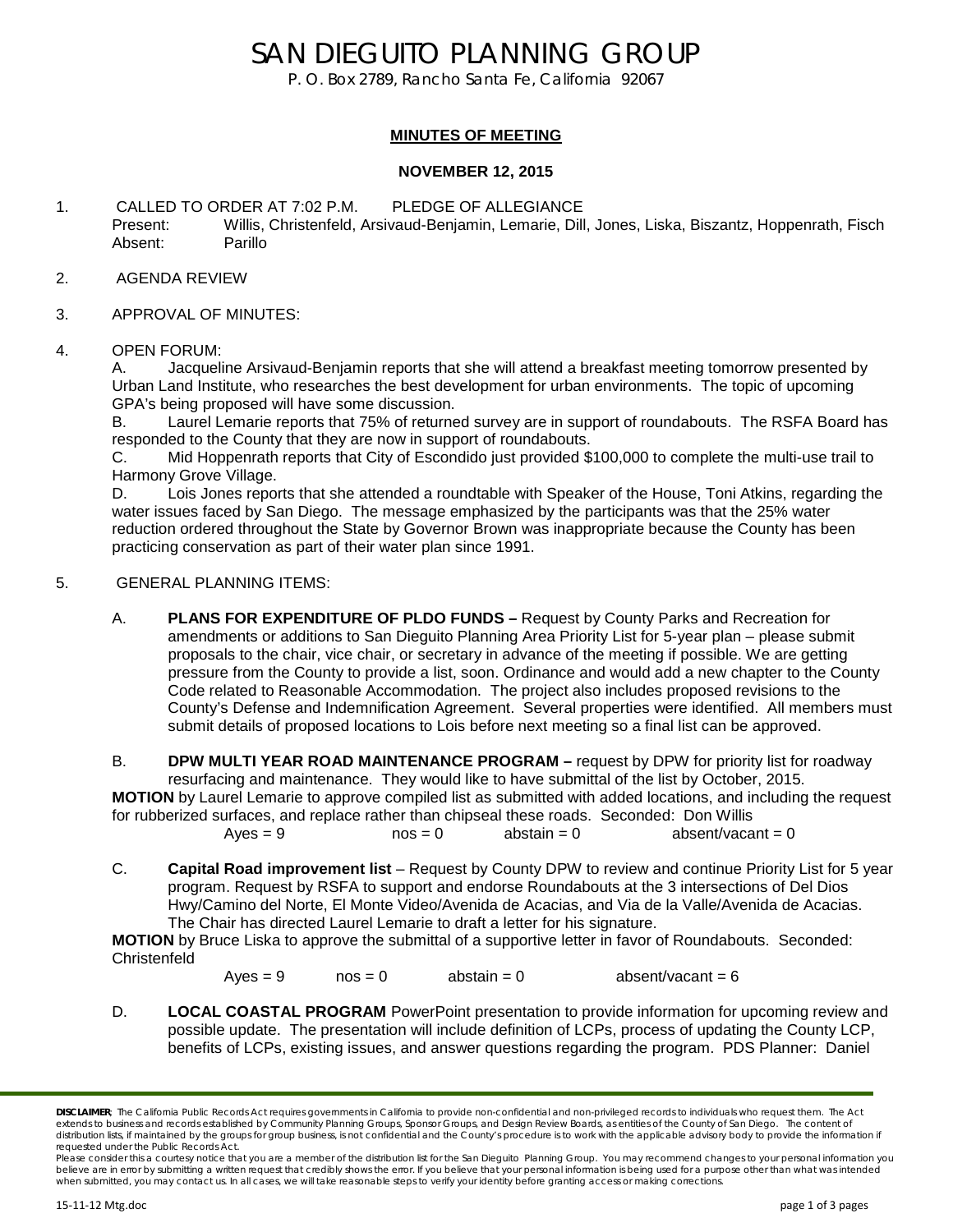# SAN DIEGUITO PLANNING GROUP

P. O. Box 2789, Rancho Santa Fe, California 92067

Serrano 858-694-3680; SDPG Member: Lois Jones 760-755-7189 *7:30 TIME CERTAIN* Prompted by a an approved grant, presentation is to discuss updating the Local Coastal Program, which was last done in the mid 1980's, to include Coastal Commission boundary adjustments for purposes of development permitting process. Timing for the project is to present to the BOS in fall, 2016 and Coastal Commission spring, 2017. Planning Group should see the staff again mid-spring, 2016.

- E. **DRAFT WINERY ORDINANCE AMENDMENTS** –in order to resolve discrepancies with existing ordinance language. These amendments would not change the purpose or intent of the Ordinance, but have been proposed to eliminate any ambiguity in the requirements for different winery types and to strengthen the County's ability to document compliance with the Ordinance. Public comment period closes November 23<sup>rd</sup> to the newest draft. PDS Planner: Heather Lingelser 858-495-5802; SDPG Member: Lois Jones 760-755-7189 *Posponed to 12-10-2015*
- 6. MAJOR PROJECTS AND LAND USE ITEMS:
	- A. **PDS2014 STP14-026 – site plan for 3,397 sf Single Family home and garage, tack room on 4.98 acres** located at Avenida de Pompeii in Santa Fe Valley. APN #269-100-47. Applicant: Michael Azurmi representing Tom & Anne Bache 619-417-1400; PDS Planner: Vincent Kattoula 858-694-3959; SDPG Member: Mid Hoppenrath 760-747-1145 The applicant would like to develop  $\frac{1}{2}$  acre of his lot, but it is designated as Coastal Sage Scrub sensitive. However, the fire of 2007 may have destroyed this property, the applicant has reduced his project to ¼ acre. He needs a waiver of the D-2 designator in order to continue forward with the project. The biologist is compiling a study concerning the viability for the gnatcatcher. He is dedicating a horse trail on the east end of the property. He is constructing the road on the footprint of the SDGE access road. This satisfies the fire department access as well. **MOTION** by Mid Hoppenrath the approve the project as submitted, with an appropriate waiver of the D-

Designator. Seconded: Lemarie

- $Aves = 9$  nos = 0 abstain = 0 absent/vacant = 6
- B. **PDS 2014 GPA 14-007, MUP 14-046, TM 5595, EB 14-08-17 Application for tentative map requiring a general plan amendment and major use permit for 56-unit, age-restricted condominium project located on 28.69 acres located at the northeast corner of Via de la Valle and Calzada del Bosque.**  APN #268-180-51-00, 268-180-01-00, 258-180-39,00 268-180-50-00 Applicant: Ali Shapouri on behalf of Larry Gene Mabee Revocable Trust & Golden Eagle Land Investment LP 858-756-8340; PDS Planner: Michael Johnson 858-694-3429; SDPG Member: Don Willis 481-1535 *Postponed until further notice.*
- **C. PDS2015 TPM 21229 Application for tentative parcel map on 16.17 acres with four parcels + remainder 2.24-acre parcel** located at 7722 Rancho Santa Fe View Court, Rancho Santa Fe. APN #265-380-24. Applicant: Doug Logan for H&J Devco, LLC 760-510-3152; PDS Planner: Michael Johnson 858-694-3429; SDPG Member: Tim Parillo 415-238-6961 *Postponed until further notice.*
- D. **PDS 2015- VA 15-008 request for variance for front yard setback located at 5024 El Acebo, Rancho Santa Fe.** Due to the narrow shape of the property, strict application of the 100 foot front vard setback on three sides of the property reduces the most developable part of the property to a mere 10 feet in width, renders it undevelopable and effectively robs the property of the opportunity to house a new structure . APN 268-070-13-00 Applicant: Matin Taraz for Woman Family Trust 858-775-0505; PDS Planner: Emmet Aquino 858-694-8845; PDS Planner: Shannon Biszantz 619-417-4655

**MOTION** by Shannon Bizsantz to approve the project as presented. Seconded: Doug Dill  $Ayes = 8$  nos = 1 abstain = 0 absent/vacant = 6 Fisch

**E. PDS 2014 LDGRMJ-00017, PDS 2015-ER-18-08-019 - NOTICE TO ADOPT A NEGATIVE** 

*DISCLAIMER; The California Public Records Act requires governments in California to provide non-confidential and non-privileged records to individuals who request them. The Act*  extends to business and records established by Community Planning Groups, Sponsor Groups, and Design Review Boards, as entities of the County of San Diego. The content of distribution lists, if maintained by the groups for group business, is not confidential and the County's procedure is to work with the applicable advisory body to provide the information if *requested under the Public Records Act.*

Please consider this a courtesy notice that you are a member of the distribution list for the San Dieguito Planning Group. You may recommend changes to your personal information you *believe are in error by submitting a written request that credibly shows the error. If you believe that your personal information is being used for a purpose other than what was intended when submitted, you may contact us. In all cases, we will take reasonable steps to verify your identity before granting access or making corrections.*